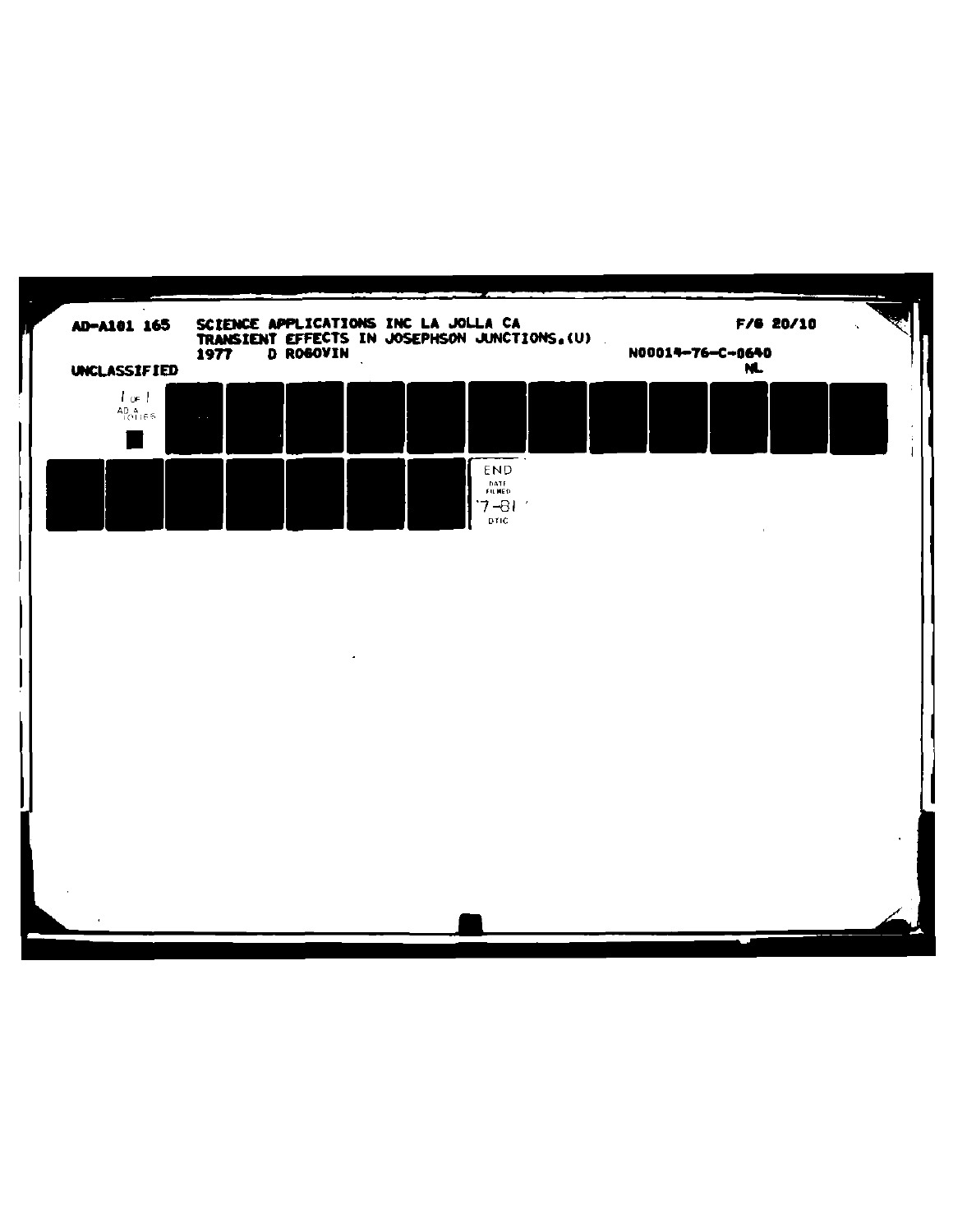

# SCIENCE Applications, INC.

COPY FILE DTC

This document has been approved for public release and supprodistribution is unbinded distribution is uniformed



**7 07** 021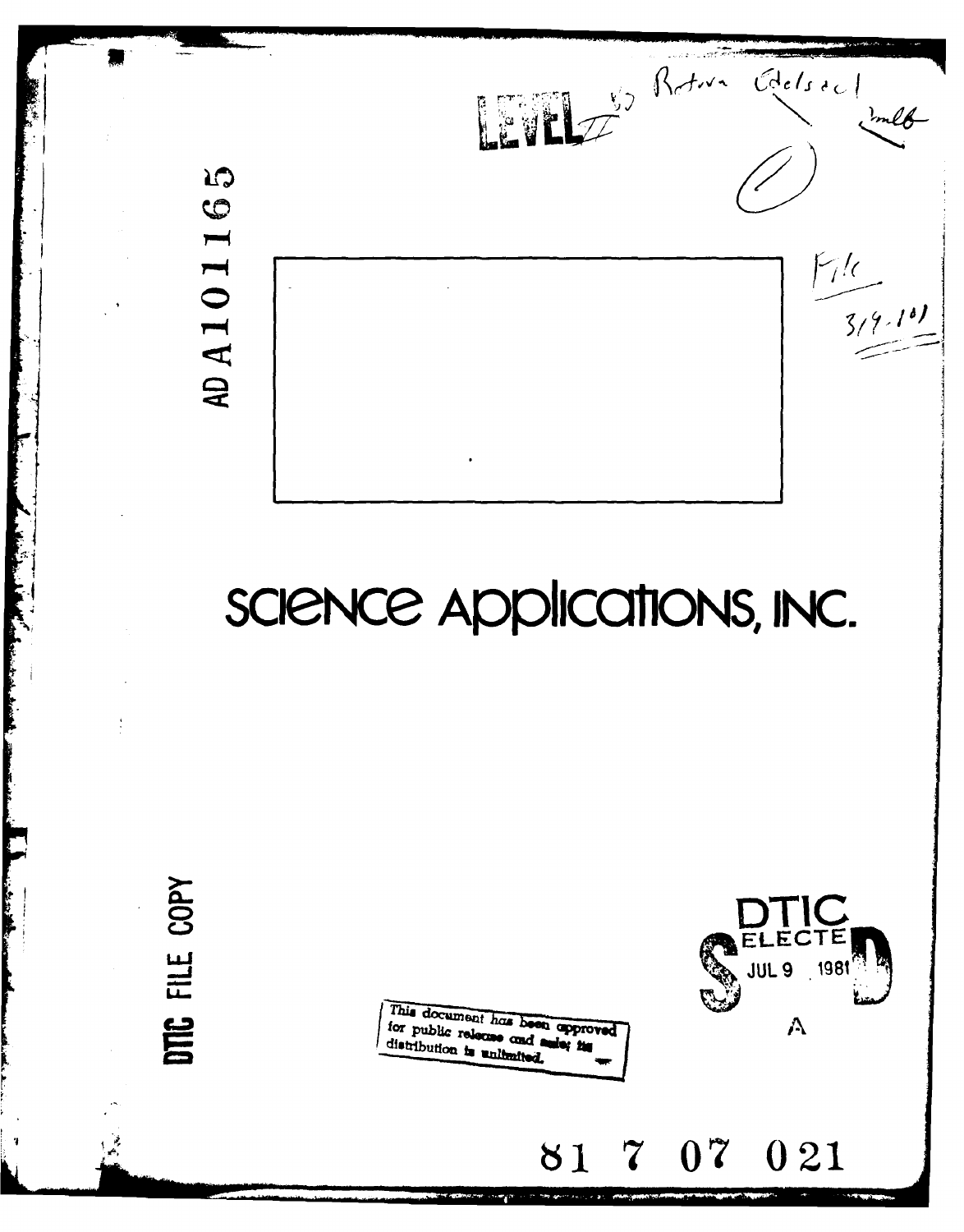

 $(1.1977$ 

it in de de termen de la partie de la partie de la partie de la partie de la partie de la partie de la partie<br>La partie de la partie de la partie de la partie de la partie de la partie de la partie de la partie de la par

 $(z)$ 19

**By:** D./Rogovin



P.O. Box **2351,** 1200 Prospect Street. La **Jolla,** California **92037**

388862

This document has been approved for public release and sale; he  $\mathcal{U}$ les *Habilington* is unlimited.

**CONS JUL 9** 

*A*

 $\mathcal{N}_{\text{max}}$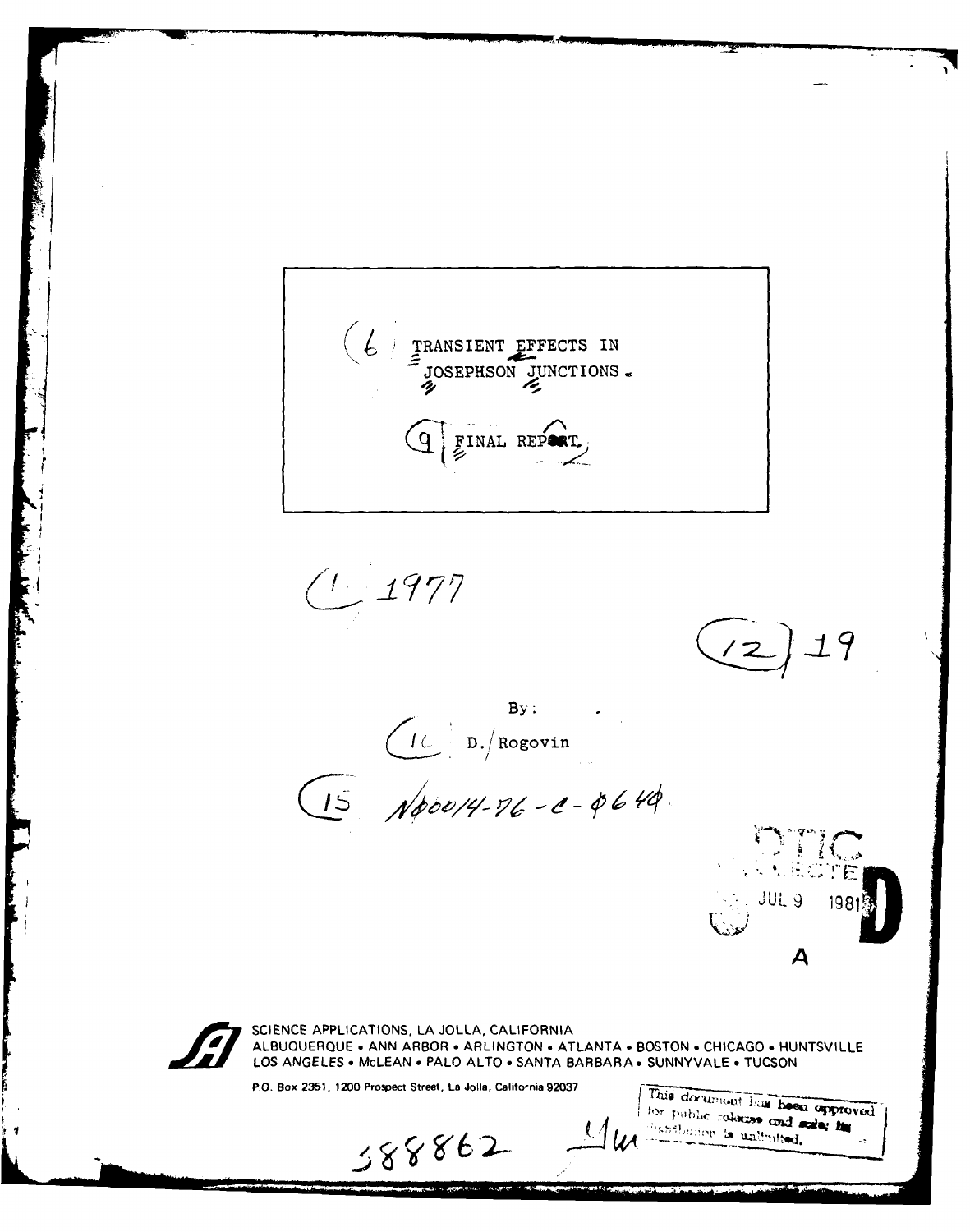# TABLE OF CONTENTS

|             |        |                                                                   | Page |
|-------------|--------|-------------------------------------------------------------------|------|
| SECTION I   |        | INTRODUCTION 1                                                    |      |
| SECTION II  |        | HIGHLIGHTS OF THE CONFERENCE                                      |      |
|             |        | II-1 Possible New Transient Phenomena<br>in Josephson Junctions   |      |
|             | $II-2$ | Experiments and Applications of<br>Switching in Josephson Devices | - 6  |
|             | $II-3$ | Non-Equilibrium Superconductivity 11                              |      |
| SECTION III |        | CONCLUSIONS AND FUTURE OUTLOOK 12                                 |      |

 $\zeta \in \mathbb{R}^{d \times d}$ ∴ e fatter on fite

 $\omega = \omega_2$  $\begin{split} \frac{d}{dt} & = \frac{d}{dt} \left( \frac{d}{dt} \right) \frac{d}{dt} \end{split}$ à.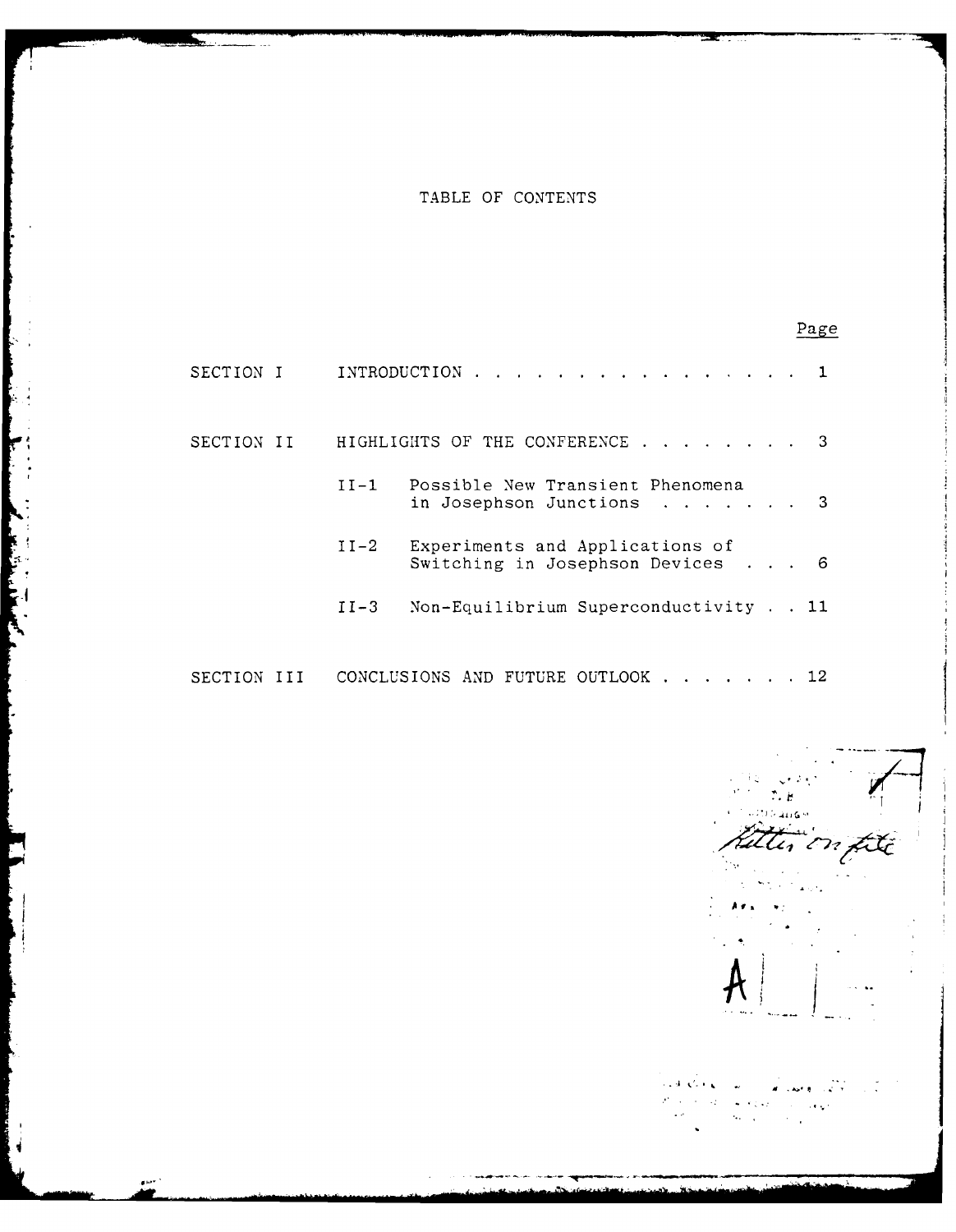# I. INTRODUCTION

The unique switching characteristics of Josephson devices make them ideally suited for the numerous military applications of high speed logic elements that are anticipated to arise within the next decade. The fact that Josephson junctions simultaneously exhibit low power dissipation (a few microwatts), high speed switching capabilities (on a scale set by a few picoseconds), and can be reliably fabricated on a ten square micron size gives them unique advantages in comparison to present day technologies. For example, their small size and low power dissipation make them ideal for data processing systems that are confined to limited space, such as satellites. Furthermore, these properties combined with their high speed switching characteristics imply real-time signal processing capabilities that are demanded in ECM techniques such as radar jamming. In addition to these specialized applications, Josephson devices are also of general interest as switching elements in large scale, high speed computing machines.

These aspects of Josephson junctions were briefly discussed in the August, 1976, Monteray meeting on Applied Superconductivity, and it was clear that a conference devoted entirely to the switching properties of Josephson devices would be required. Accordingly, the Office of Naval Research decided to sponsor a two-day conference devoted to the switching, or more precisely, the transient characteristics of Josephson junctions. The objectives of this conference were:

I. Review the present state of the field with regard to both theoretical understanding and experimental accomplishments.

 $\mathbf{1}$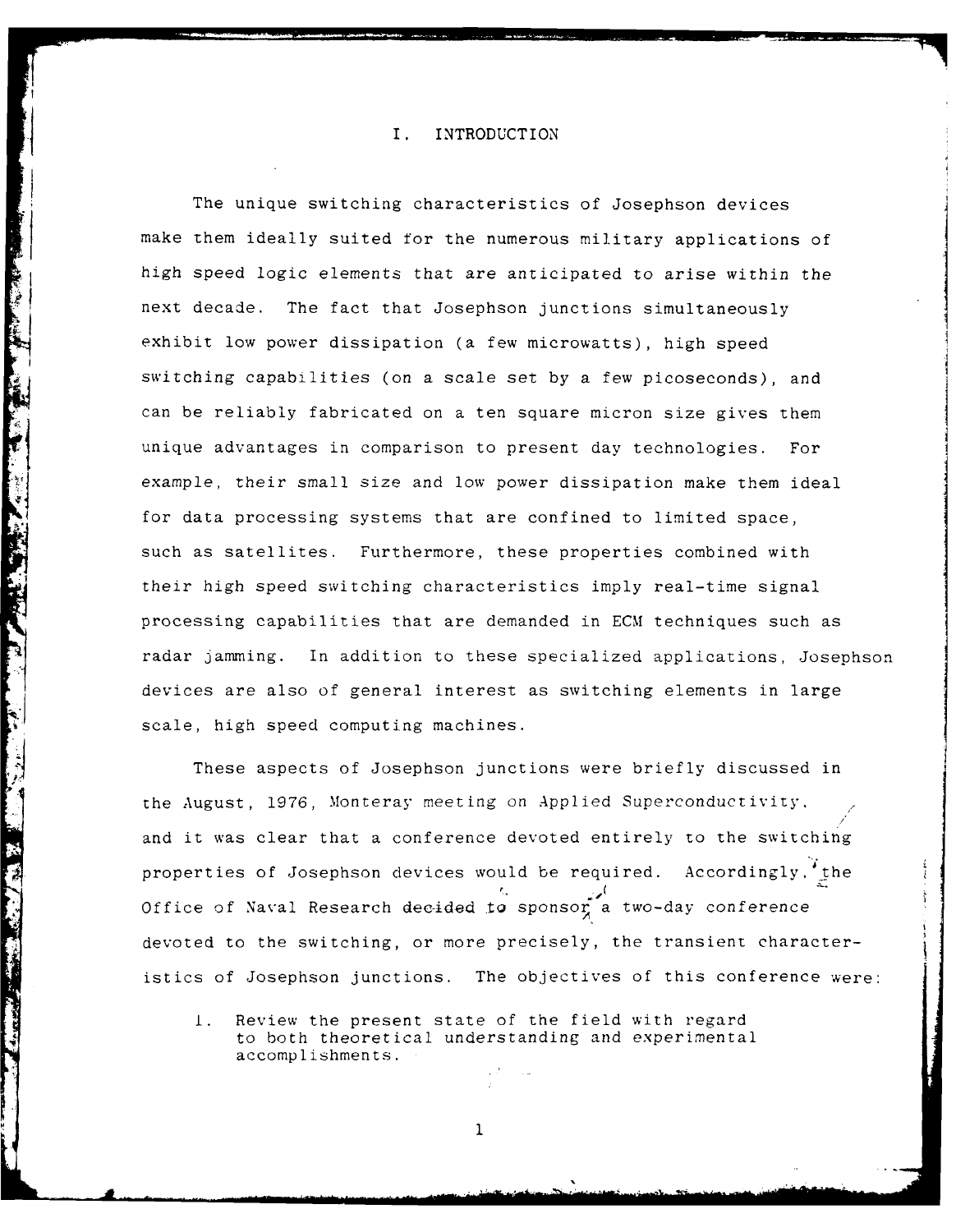- 2. Discuss what new research objectives are required to best develop and exploit this new field.
- 3. Consider in greater detail the new physics and applications that are associated with transient properties of Josephson junctions.
- 4.' Determine how studies carried out in non-equilibrium superconductivity bear on the problem of transient effects in Josephson devices.

In this report, we summarize the results of the conference.

 $\mathbf{k}$ 

Le propriet de la

The conference entitled "Transient Effects in Josephson Junctions" was held on March 24-25, 1977, and hosted by NOSC. In view of the fact that this was the first public meeting devoted to the switching characteristics of Josephson junctions, it was felt that the above objectives could be best accomplished by restricting the conference to a select group of about seventy leading scientists in the field of Josephson tunneling. The conference consisted of eleven invited and four contributed talks and was divided into three sessions: **(1)** Theory of Transient Effects; (2) Experiments and Applications of Switching in Josephson Devices; and (3) Non-Equilibrium Effects. As we shall discuss in this report, all of these sessions are related to one another. In Section II, the highlights of the conference are presented. Finally, in Section III, we report the major findings of the conference, its recommendations, and the future outlook of this exciting new field of research.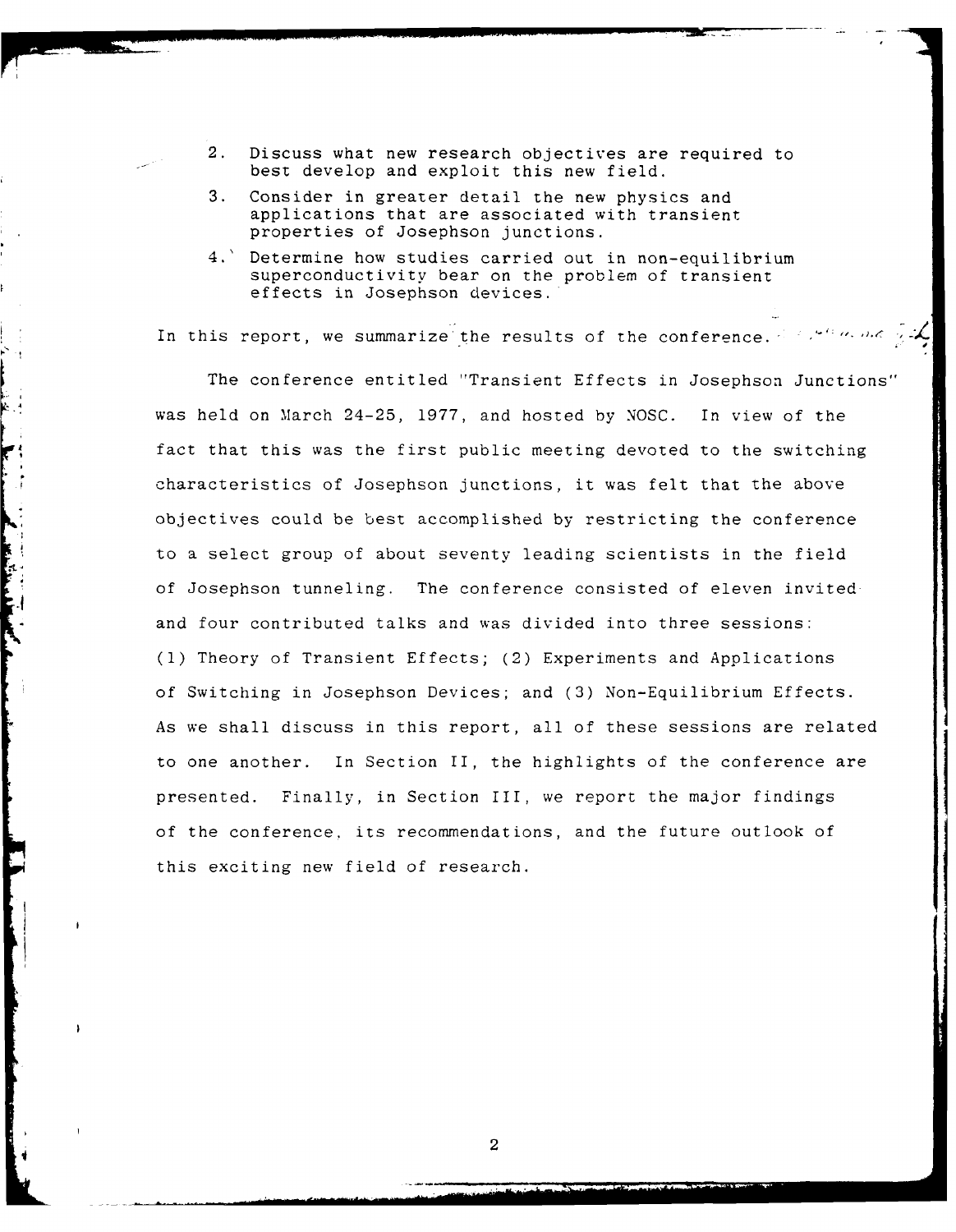### II. HIGHLIGHTS OF THE CONFERENCE

Until recently, research on the Josephson effects has centered on the junction's steady-state properties, although publications dealing with transient phenomena are now appearing in the literature. Thus, transient effects in Josephson junctions is a new field of scientific endeavor and the first two sessions of this conference were concerned with the present state of both theory and experiment as well as expected device applications. For example, in Session One, a new theory concerned with transient phenomena was presented. This theory, which is briefly discussed in Section II-1, generated a great deal of interest on the part of the conference participants. Numerous valuable suggestions regarding experimental verification of this theory were made and these are also briefly reviewed in this section. Session Two dealt with experimental results and device applications based on the unique switching characteristics of Josephson junctions. In addition, consideration was given to the ultimate limizations of Josephson devices as switching elements. This discussion was quite valuable as it helped to pinpoint those areas in which additional research is required. Finally, in Session Three, both theoretical and experimental applications of non-equilibrium superconductivity were presented. This field bears on transient effects in a number **)f** ways which are briefly discussed in Section 11-3.

#### II-l. Possible Yew Transient Phenomena in Josephson Junctions

We can best characterize the theory by recalling Josephson's original considerations on pair tunneling. We quote,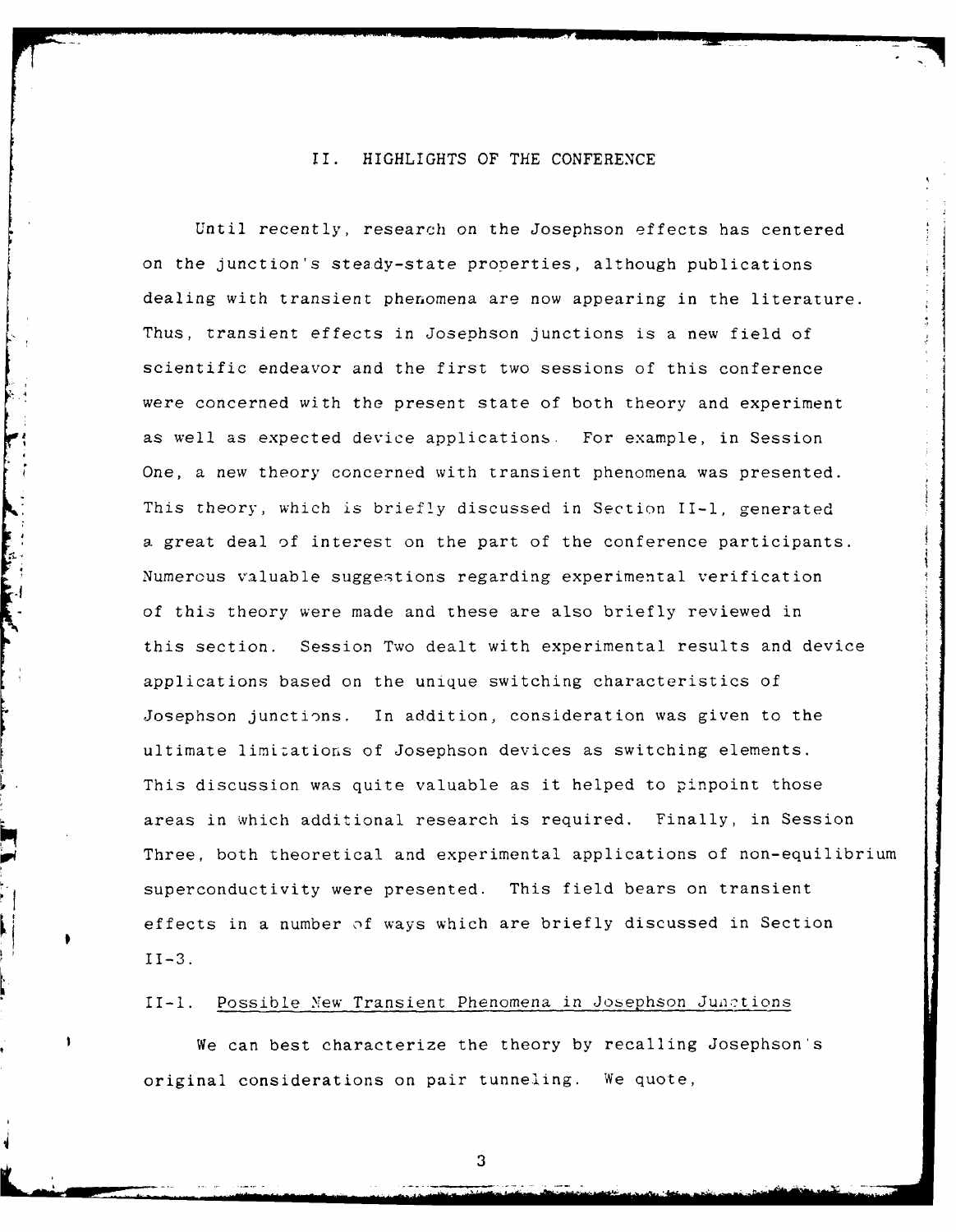"It is natural to ask whether there exists behavior of two coupled superconductors that is intermediate between those characteristic of complete separation and complete union, in which the two parts influence one another a certain amount, but not enough to exhibit the phenomena of superconductivity to their fullest extent."

Based on the overwhelming success of Josephson's predictions, it is quite reasonable to inquire into transient situations in which the junction behavior is intermediate between the fully correlated Josephson state and two completely separated superconductors. In particular, we ask

**1.** Do there exist situations in which the behavior of two superconductors is intermediate between complete separation and a Josephson junction; in which the two parts influence one another a certain amount but not enough to exhibit the phenomena of Josephson tunneling to its fullest extent?

and

ţ. j i<br>Ku

 $\blacktriangledown$ 

**NEW YORK OF BRIDE** 

2. How do two superconductors pass from the uncorrelated state to the fully correlated Josephson state?

A theory designed to treat such processes was advanced by D. Rogovin and M. Scully. The theory considers situations in which a superconducting tunnel junction is initially maintained in the non-Josephson state and then allowed to evolve under its own dynamics via pair transfer and a variety of electromagnetic processes. It is shown<br>that new physical principles as well as additional dynamical variables other than the Josephson phase are involved in the junction's behavior.

These talks generated a great deal of discussion, most of this being concerned with possible ways to obtain experimental verification of the theory. The major difficulty arises in preparing the junction in the required initial state and then removing the mechanism that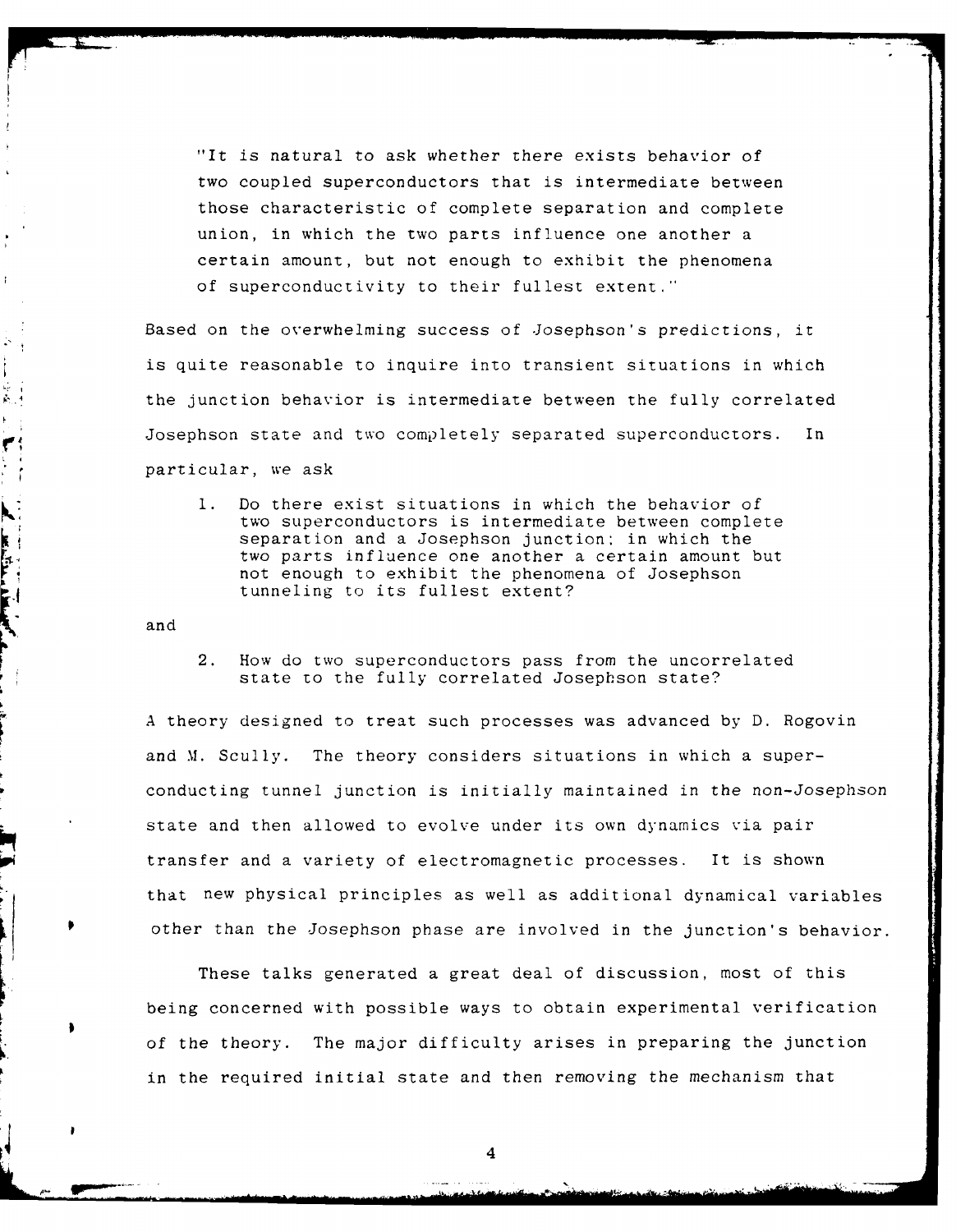quenches the Josephson correlations. Several experimental approaches were discussed. Among these were

- **1.** Construct a junction in which the Josephson effect vanishes at a temperature  $T_J \ll T_C$  where  $T_C$  is the critical temperature of the superconductors. Then use a thermal probe or external radiation to raise the temperature above  $T_{J}$  (but below  $T_{C}$ ). The two superconductors should now be uncorrelated.
- 2. Decorrelate the two superconductors via a random radiation field and then switch the field off.

 $\frac{1}{2}$ 

ا مع<br>ا

3. Drive a point contact from a non-Josephson to a Josephson configuration acoustically.

Of the techniques mentioned above, (2) is regarded as the most feasible, although it is not entirely clear that the required state is reached. Calculations are presently being carried out to verify this point. Approaches **(1)** and (3) are also possible, but are much more difficult. This is especially true of (3), although this will clearly yield the desired initial state. Finally, a fourth approach involving the use of a magnetic field was shown to be incorrect.

The theory mentioned above is primarily concerned with transient phenomena when the junction is initially prepared in the non-Josephson state. We note, however, that it can be applied to transient problems in which the junction is in the Josephson state. Specifically, transient problems that involve switching from the zero voltage to the finite voltage state. In particular, it can provide a theoretical framework in which the role of transient noise, the effect of interaction between different switching elements, and other issues can be examined.

**p** 5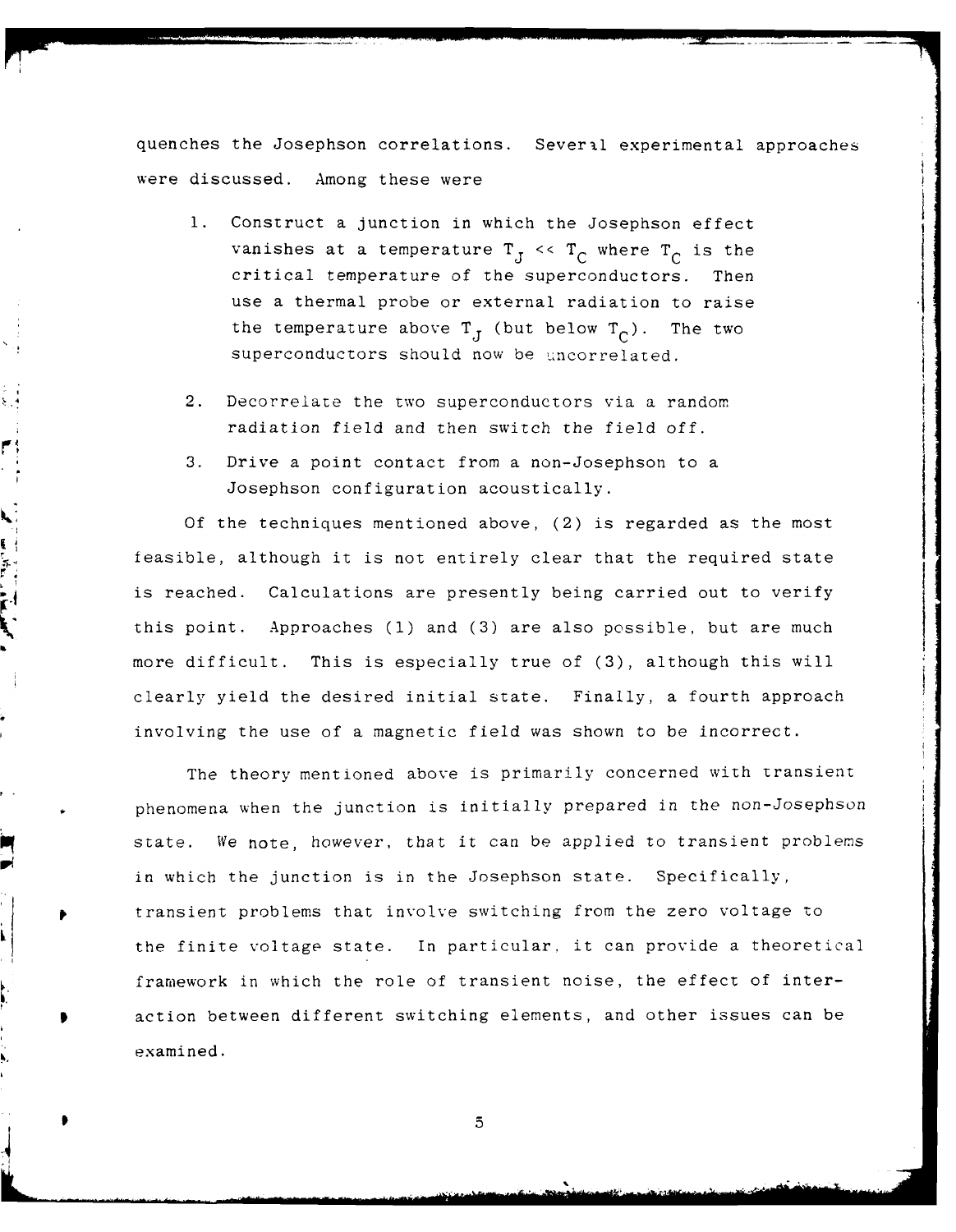#### 11-2. Experiments and Applications of Switching in Josephson Devices

Session Two focused on the following topics:

- **1.** The advantages of Josephson Switching Technology (JST) as compared to other technologies.
- 2. Significant application of JST.

 $\mathbf{F}$ 

 $\frac{1}{2}$  $\begin{bmatrix} 1 & 1 \\ 1 & 1 \\ 1 & 1 \end{bmatrix}$ 늰  $\overline{\phantom{a}}$ 

- 3. The fundamental limitations of Josephson junction switching elements.
- 4. Experimental findings and presently available data on JST.

The usefulness of a particular device as a logic gate is set by its Pt value, which is the product of the power dissipated (P) with the logical delay time (t). The smaller the Pt value, the more attractive is the device as a switching element. To demonstrate the unique switching characteristics of Josephson devices, we have displayed in Figure (I) a performance chart which lists the Pt value for a variety of devices. An examination of this figure clearly reveals that Josephson junctions are extremely attractive as switching elements in comparison to other devices such as the SOS, P-MOS, and TED.

In addition to their ultra-low Pt value, Josephson junctions can be reliably fabricated on a ten to twenty square micron scale. The occurrence of all these features is unique to Josephson devices and as noted by A. Silver, D. MacDonald, and N. Welker, opens up opportunities in the fields of radar, satellite communications, electronic warfare, and data processing. These applications are briefly discussed below.

The unique switching capabilities of Josephson junctions make them an ideal candidate for an ultra-fast A/D converter. The

**\*6**

**--** .. . . ... **imi** .i I I .. . .. I **-** llll \_ - ll . . .. . . . . -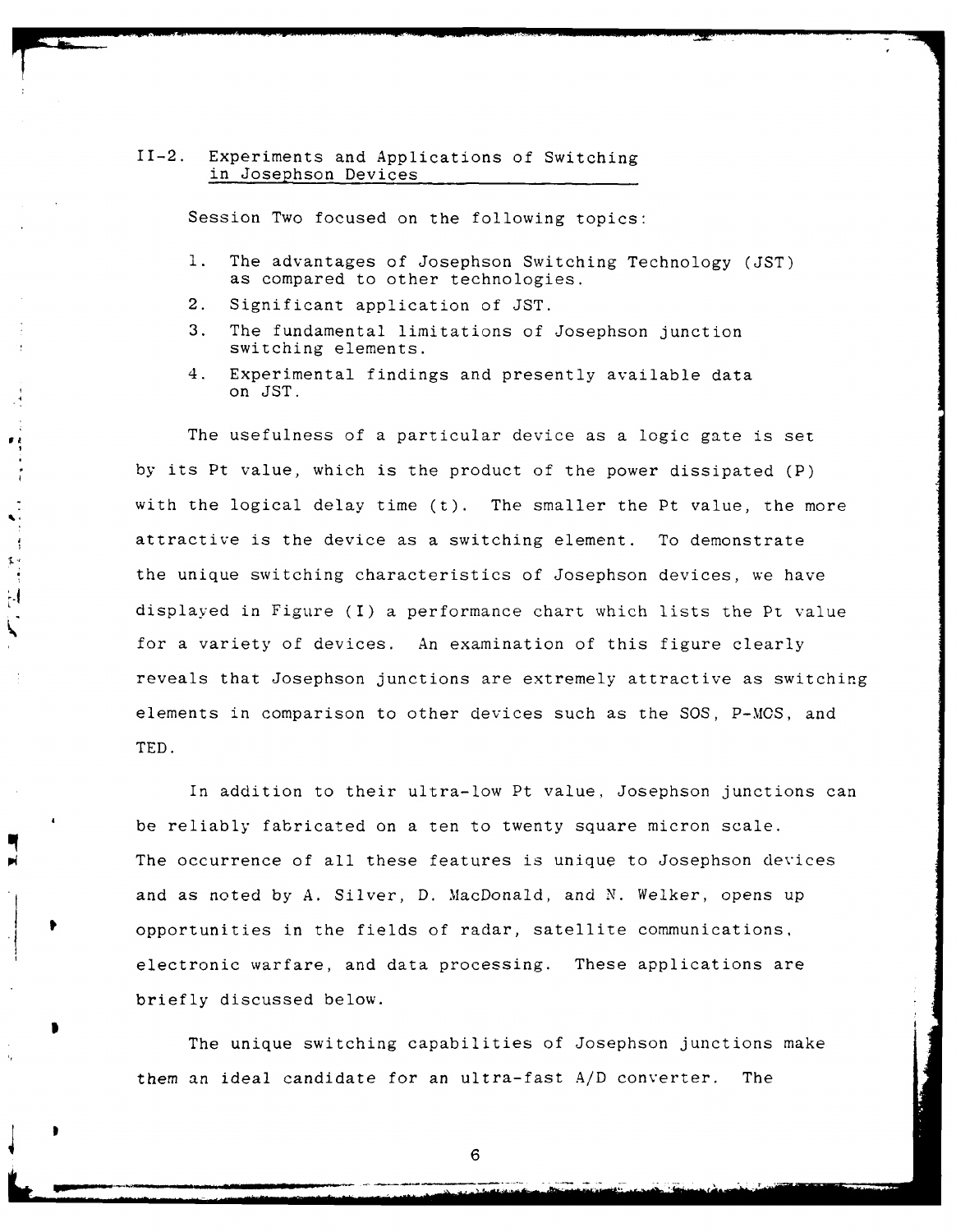

# Pi PERFORMANCE CHART FOR **LOGIC GATES**

 $\cal I$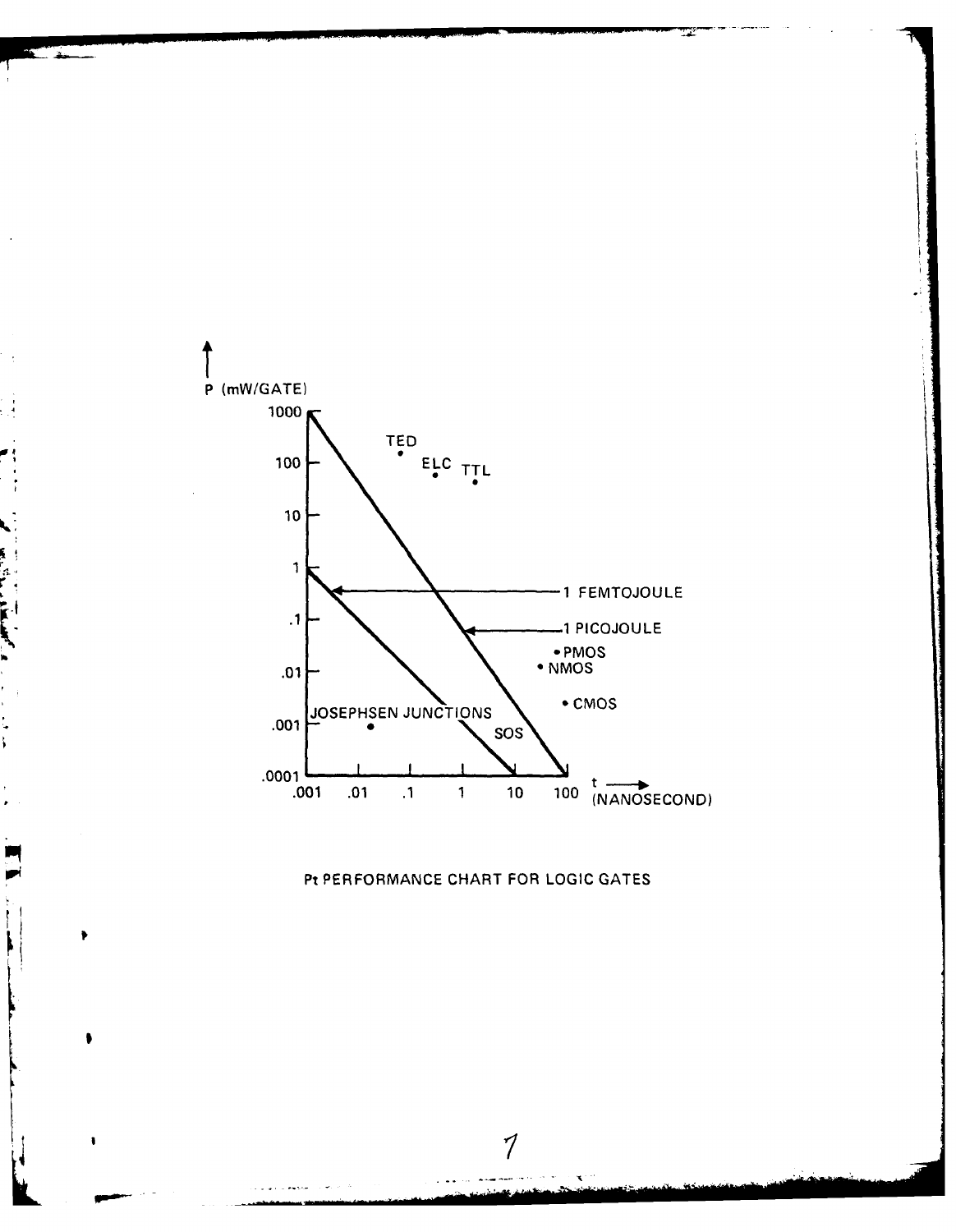potential military applications of such a device are extremely exciting. For example, in ECM it should now be possible to perform real-time analysis of incoming signals and then either jam or deceive enemy radar capabilities. Due to their small size and low power dissipation, on-line data processing in space systems, particularly satellites, is feasible. This should present new opportunities in rocket signature identification as well as satellite surveillance in general. Finally, these devices are expected to provide large data storage capabilities which are highly advantageous in surveillance applications.

Ì

 $\blacktriangledown$ 

**KING CONTROL** 

F..--E....... ......

The fundamental limitations of JST received considerable attention at the conference. The properties of greatest interest are **(1)** switching time; (2) power dissipation; and (3) packing density. These characteristics are, to a certain extent competitive. and in device design trade offs will have to be made. We discuss this below.

We begin by noting that the switching time of the device is set by both the junction's RC as well as the plasma frequency. These times can be smaller than a picosecond, although at this point there is a trade off with current gain. Specifically the smaller the final state  $R_D$  (and therefore the larger the current inside the junction). the less is the current gain available for fan out processes. Thus, depending upon the specific situation, one must balance these two needs. Power dissipation is set by the Josephson coupling  $-18$ energy which is about **10** joules. This should be compared to  $-9$ conventional high speed devices which are **10** joules. Thus, for a chip with a packing density of **105** gates/cm 2 operating at a GHz,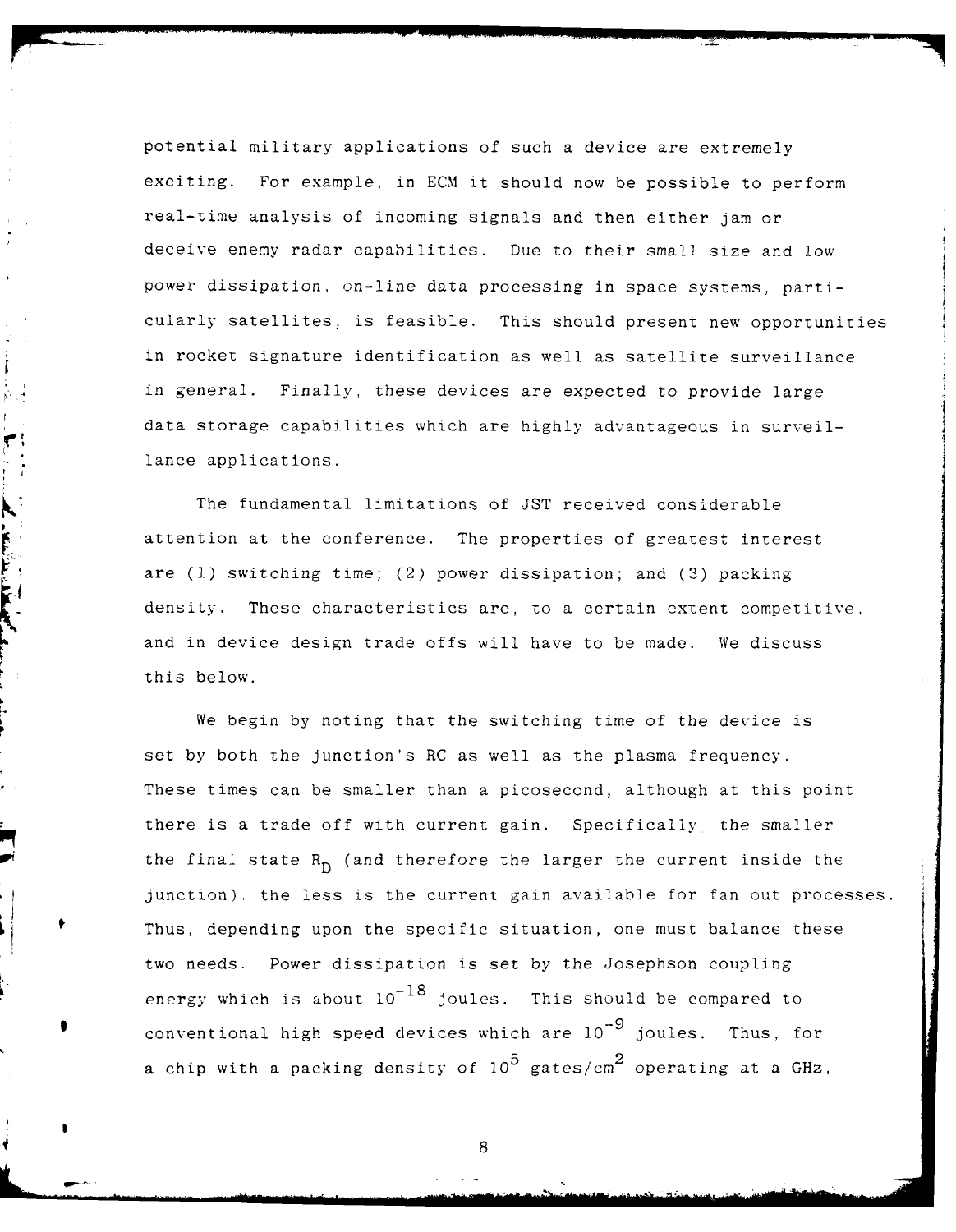the power dissipation for a chip utilizing Josephson junctions as switching elements can be as small as  $10^{-4}$  Watts/cm<sup>2</sup>. This should be compared to conventional high speed systems which dissipate about 100  ${\tt Watts/cm}^2$ . The usefulness of this to satellite surveillance, where the system must operate within narrow temperature limits, is obvious. The high packing density of Josephson logic gates is set by the present limits of electron beam (i.e., linewidth) technology and not by the intrinsic size of the device. In particular, junction sizes on the order of one square micron are sufficient for switching applications. Other limitations are dispersion on the wires which is small for **100** picosecond pulses, but a possible problem for ten picosecond pulses. Furthermore, various logic delays also arise, such as fan out delay, magnetic field penetration delay, as well as propagation delays down the superconducting wires. These delays can be dealt with in a variety of ways, but limit the overall switching time of the system. Finally, noise limits the sensitivity of these junctions, although large signal to noise ratios are generally expected to occur.

Experimental work is presently underway at IBM (Yorktown), Bell Telepnone, Aerospace, NBS (Boulder), and various universities. At the present time the bulk of this work has been done at IBM, although other laboratories are rapidly obtaining results. The IBM effort was reviewed by H. Zappe and the following noteworthy achievements were reported: sub-nanosecond switching times,  $l0\mu\text{Watt}$  power dissipation, and circuits performing logic operations which perform on a nanosecond time scale.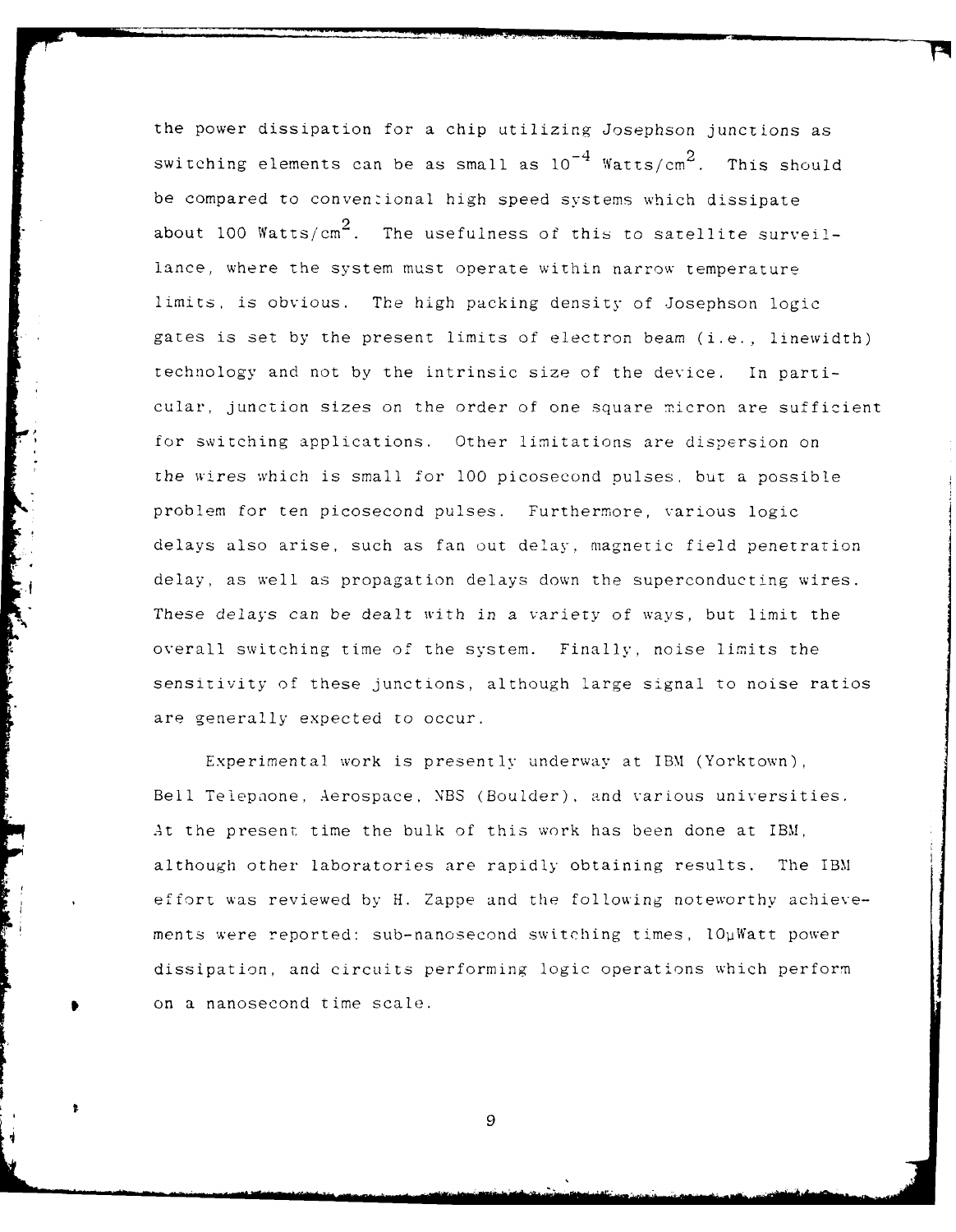Two switching techniques are presently employed: magnetic field switching (IBM), and current switching (Bell). At the present time, magnetic field switching appears to be the most advantageous, although this may present difficulties for high packing densities. Some of these potential problems are discussed in Section III.

Finally, T. Van Duzer discussed results involving the use of junctions that have semiconductor barriers instead of oxides. The advantages of such a system are low  $\beta_c$  values and resonance suppression. The disadvantages include more complex junction fabrication and high current densities are difficult to achieve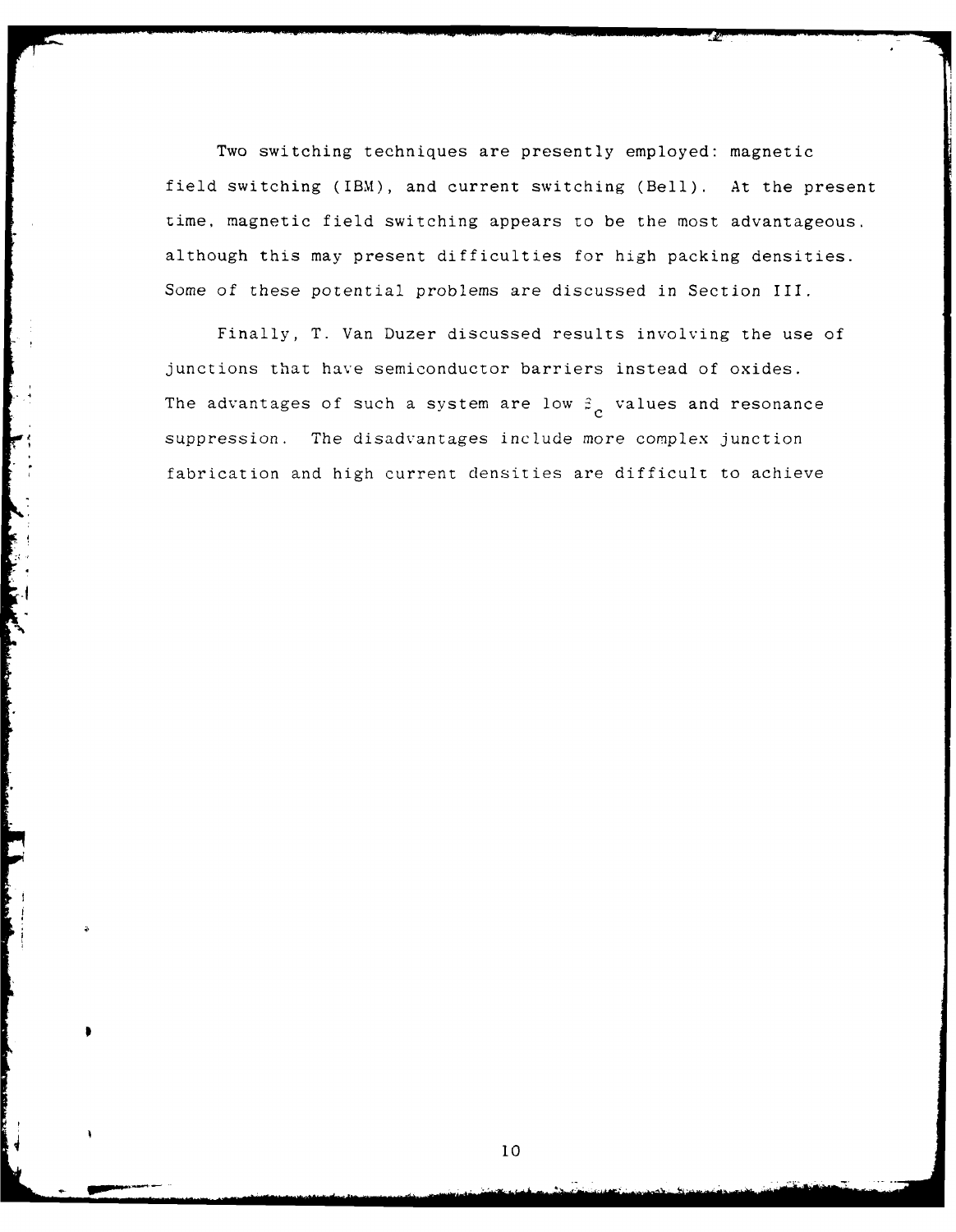#### 11-3. Non-Equilibrium Superconductivity

This session dealt with the properties of superconducting systems that have been driven out of equilibrium by an external source such as microwave radiation, quasi-particle injection, or heater phonon pumping. It is found that the non-equilibrium state is characterized by quasi-particle and phonon distributions that differ significantly from the well known equilibrium forms. Furthermore, in the presence of microwave radiation, Clarke has verified Scalapino and Chen's predictions of gap enhancement near  $T_c$ . In general, theory and experiment are in good agreement. Other topics covered include the performance of Josephson junctions at far infrared frequencies where heating occurs and non-equilibrium quasi-particle behavior in both squids and bridges. In general, theory and experiment are in good agreement and this field should be regarded as one of significant scientific importance.

Non-equilibrium superconductivity bears on transient effects in Josephson junctions in a number of ways. In particular, many of the features that characterize non-equilibrium steady-state will also appear in transient situations. For example, power dissipation due to switching of many junctions on a chip will drive the quasi-particles (in particular in the superconducting wires) out of equilibrium. Furthermore, it is clear that the effects of transient heating can be studied experimentally by the techniques used to examine the steady-state non-equilibrium properties of superconductors. Thus, it is expected that this research area will render considerable useful input into the study of switching properties of Josephson junctions.

11

p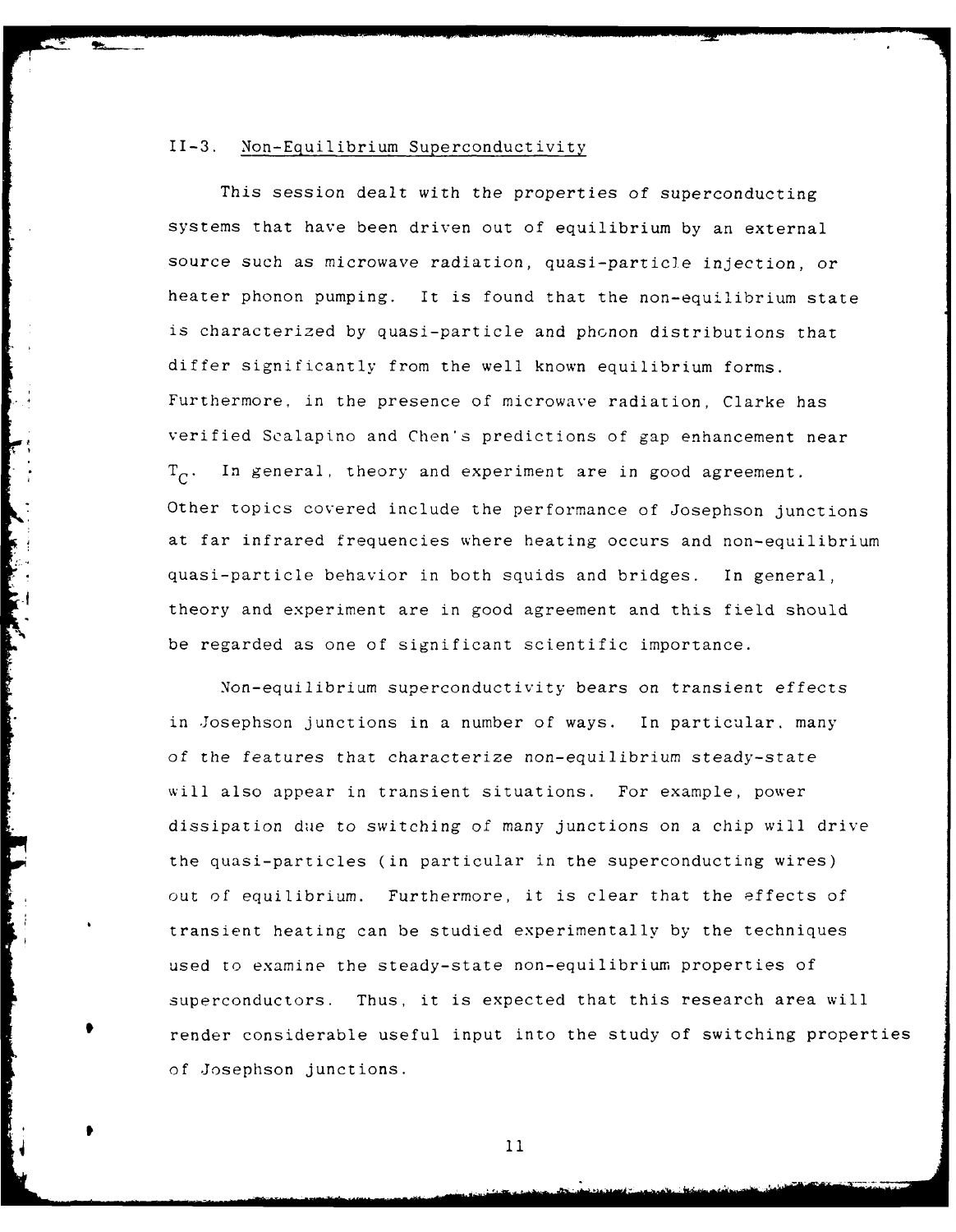#### III. CONCLUSIONS AND FUTURE OUTLOOK

The assertion that Josephson devices constitute extremely attractive switching elements is now an established fact. Specifically, the following research milestones have already been achieved:

- **1.** Junction switching on a sub-nanosecond time scale.
- 2. Power dissipation on a ten microwatt level.
- 3. Reliable junction fabrication on a scale set by ten square microns.
- 4. Circuits that perform logic operations involving a number of Josephson junctions have been constructed and shown to operate on a nanosecond time scale.

Furthermore, the use of these devices as switching elements for both specialized as well as general applications is now a going program. This statement is underscored by the various research efforts, discussed at the conference, that are presently underway. For example, NBS (Boulder) is presently concerned with the construction of an **A/D** converter, whereas IBM (Yorktown) has a large effort in the development of ultrafast computers.

The conference clearly demonstrated that more research is demanded on a fundamental level if we are to fully realize the unique switching characteristics of Josephson junctions. In particular, one must understand these devices not only individually, but also collectively in the sense that they interact with one another. As a specific case in point, we note that the switching process will give rise to radiation emission and phonon generation. These fields will interact with the other superconducting elements, and both the quantitative and qualitative effects of these transient inter-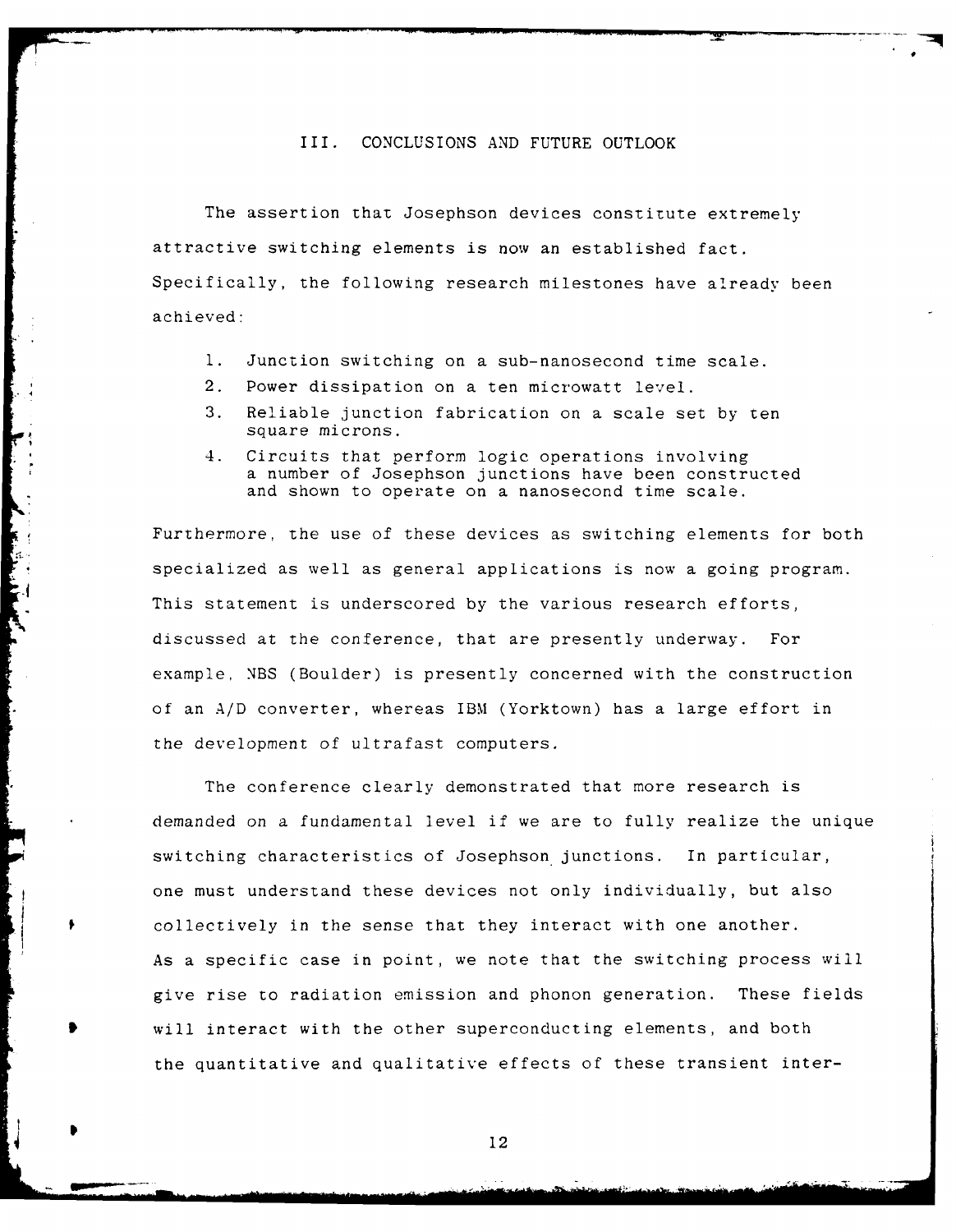actions are not understood. Furthermore, we note that the fundamental limitations of Josephson junctions as switching elements will be determined, in part, by their transient noise characteristics. Now, although there exists a well established theory that treats fluctuations in steady-state, it is doubtful that this work applies to transient situations. For example, the nature of the voltage fluctuations during the transition from the zero voltage to the finite voltage state will depend upon the details of the transient process itself. Furthermore, signals propagating down the superconducting wires will also be subjected to a variety of fluctuations, and these processes have not been investigated. We note that the nature of the noise properties will depend intimately upon the switching time. For example, picosecond switching will be dominated by high frequency current and voltage fluctuations and it is likely that their spectra will display considerable frequency dependence. On the other hand, if the switching times are on the order of several hundred picoseconds, the spectra should be flat. We also note that it is not clear if one can characterize the noise as either shot or Johnson, and consequently its temperature dependence is unknown. Thus, the entire question of noise: its dominant sources, its thermal, temporal, and frequency structure, needs to be examined in detail.

The problem of pulse dispersion as the signal propagates down the superconducting wires has not been fully investigated. Thus, although dispersion is not a significant factor for pulses whose widths are on the order of **100** picoseconds or more, this is not true for ten picosecond signals. Specifically, such signals will contain frequencies on the order of the energy gap and it is well known that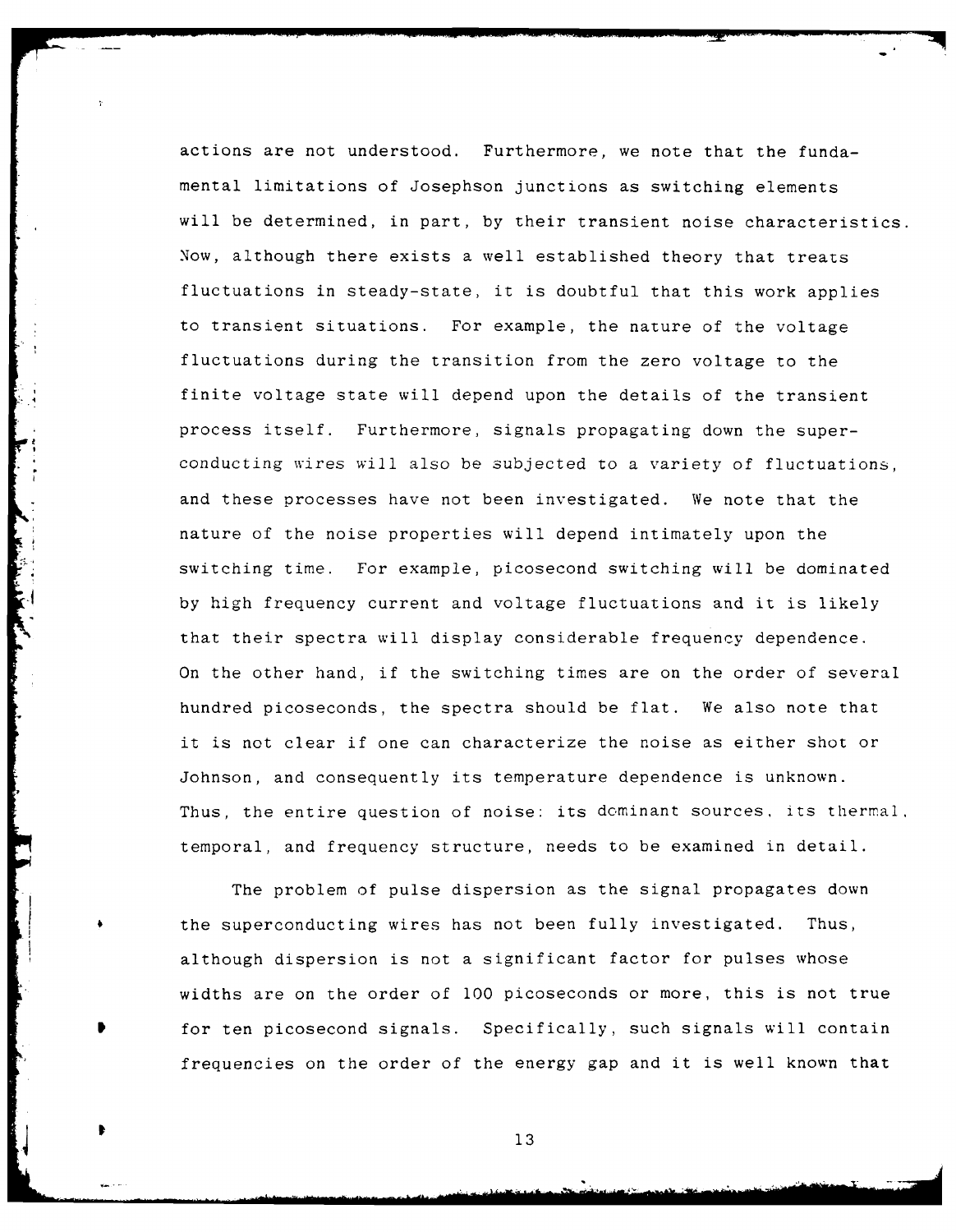the electrodynamic properties of all superconductors are strongly frequency dependent in this region of the spectrum. Furthermore, even at low frequencies the transient interaction between the thermally excited quasi-particles and the propagating electromagnetic pulses has not been fully investigated. Finally, little research has been carried out for modeling the external drive current into the junction, i.e., the battery. Such a model is clearly required if one is to obtain a thorough understanding of the switching characteristics of Josephson junctions. Furthermore, investigation into the switching characteristics which include the voltage dependence of the current amplitudes have not been carried out. To summarize, numerous fundamental properties involving noise, dispersion, transient heating, as well as collective junction effects are not well understood. These transient features will affect the performance of these devices and determine, in part, their fundamental limitations. These statements are especially relevant when considering more specialized devices that require elements that switch on the ten picosecond time scale.

Next, we discuss other areas of research which are of a more practical nature. For example, for devices based on magnetic field switching, one needs to know the spatial and temporal characteristics of the total magnetic field that arises from many junctions. Key issues here are:

- **1.** What is the mean value of this field and what are the extremes it will reach in the course of time?
- 2. How often, statistically, will the field at a given point due to all the junctions, accidentally trigger a given junction?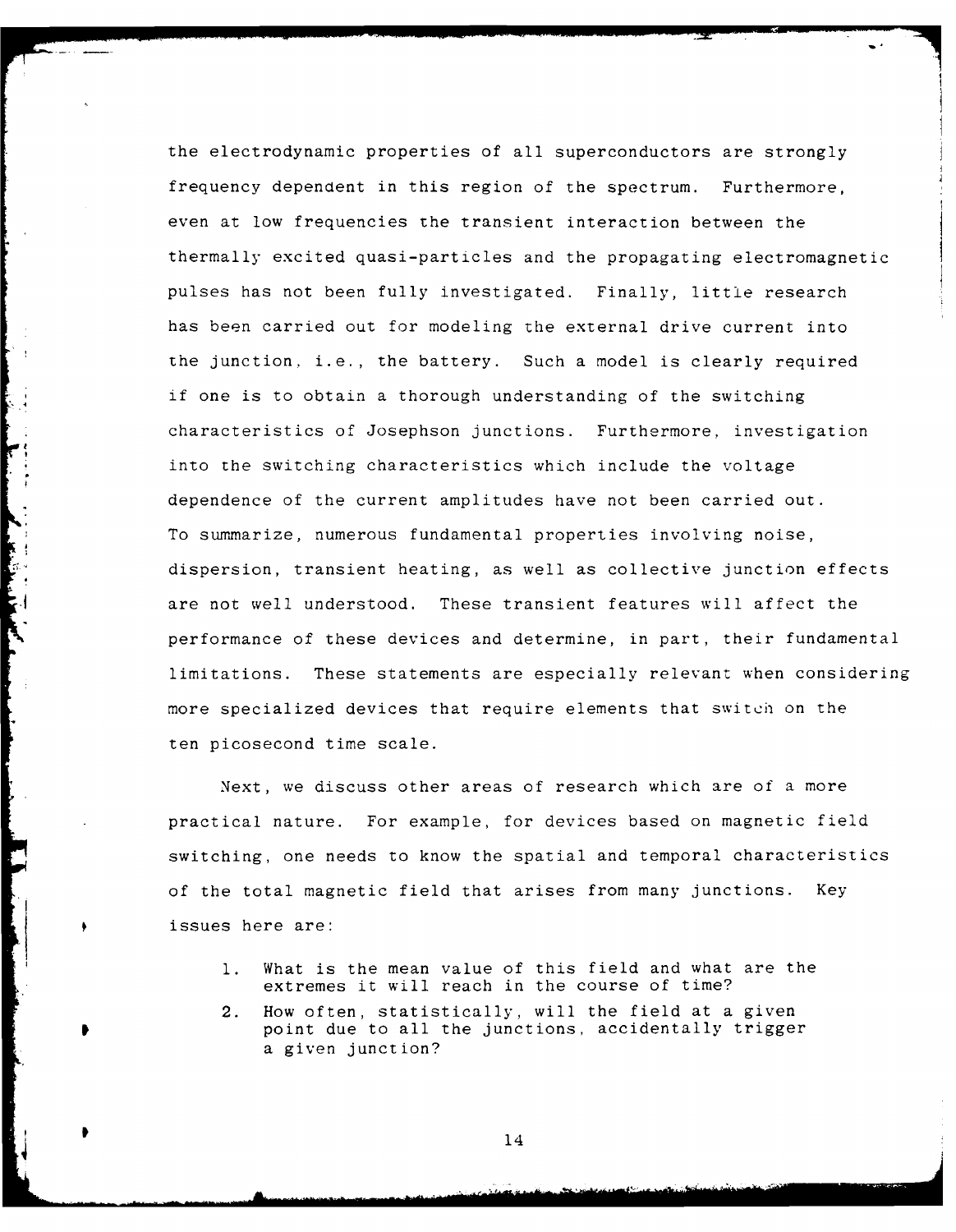3. What is the optimum current value to bias a junction at the zero voltage step? How does this value vary with the number of junctions in the limit of a large number of devices?

Another problem of significant practical importance is the effect of the interaction between the different superconducting wires on each other when they are carrying transient signals. It is well known that different current elements can interact with one another and it is important to determine whether these effects collectively add or cancel when there are a large number of active components.

As a given chip is used continuously, it will tend to heat up and it would be advantageous to determine the best substrate to use for system operation. In most circumstances. one would ideally like to remove this heat as quickly as possible. One approach would be to use materials in which phonons can rapidly escape. We note that aspects of this problem are under active investigation in research dealing with non-equilibrium superconductivity. Furthermore, we note that little research has been done in the area of overall system behavior, especially in the development of computer codes to treat many junctions on a given chip. Such a code should entail not only the switching characteristics of a single junction device, but should also simulate the behavior of 40-50 junctions during system operation. Such a number involves enough real estate to ensure a reasonable working knowledge of the statistical behavior of the entire chip so that one need not model all of the switching elements. On the other hand, a code that models only a few junctions will not be adequate to treat any collective effects that arise from the various interactions between the different system components.